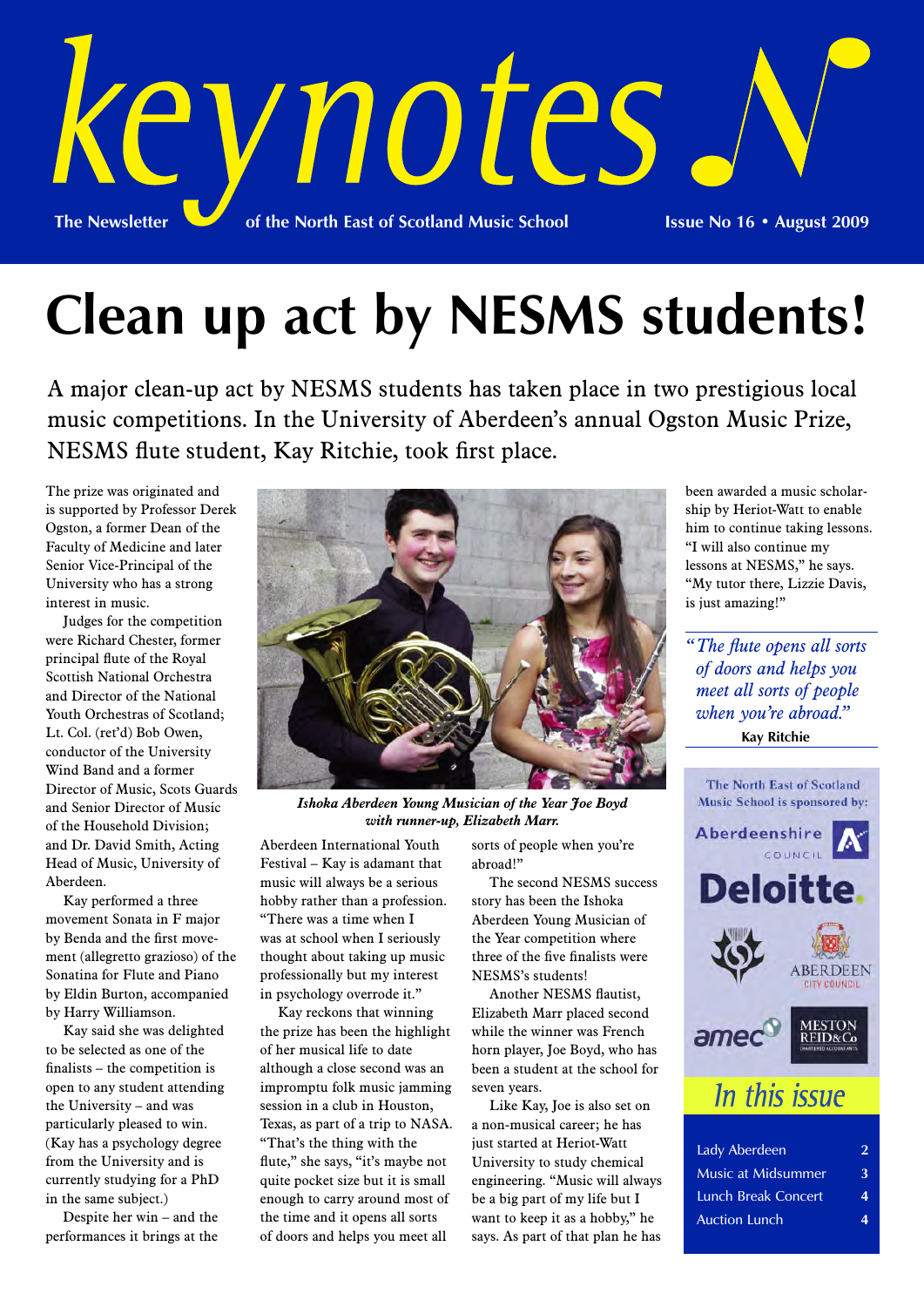### **About the School**

#### **Providing the highest standards of advanced tuition for promising musicians**

The School provides a centre where young people of outstanding musical promise can obtain tuition which is not available within their existing framework of study. Any musically talented child, student, teacher or lay person living in Scotland may apply for an audition to the School.

### **TUITION**

Internationally acclaimed professors and teachers are brought to Aberdeen on a regular basis from all over the British Isles.

#### **COURSES**

The School offers one-to-one teaching together with occasional workshops and masterclasses. There is a close relationship with the University of Aberdeen, through the Director of Music, and also with Aberdeen City Music School in Dyce.

#### **FINANCE**

Finance is generously provided by trusts, commercial organisations and individuals. Continued support is essential in order to maintain the high quality of the teaching programme. The Administrator will be pleased to assist with all enquiries about donations, sponsorship or scholarships.

**FEES & SCHOLARSHIPS** Students pay their own fees, although scholarships are available and are applied for annually. Any award is made on a balance of musical potential and financial need.

### **DOROTHY HATELY**

Dorothy founded NESMS in 1975 with the support and encouragement of Lady Aberdeen. Thanks to Dorothy's dogged determination over the years, the School has greatly increased its teaching disciplines, tutors and pupils. Sadly, Dorothy died in 1996, before she could see the School in its own premises in Huntly Street. However, we strive to maintain the high standards she set and intend to take the School from strength to strength.

**NORTH EAST OF SCOTLAND MUSIC SCHOOL** Dorothy Hately Music Centre 21 Huntly Street Aberdeen AB10 1TJ Tel/Fax: 01224 649685 email: nesms@dsl.pipex.com www.nesms.org.uk

**President:** Dr Neil Mackie

**President:** Murray McLachan **Administrator:** Joan Thomas

**Assistant Administrators:** Reg Pringle Richard Bailey Scottish Charity No. SC 000197

## LADY ABERDEEN **(1913 — 2009)**

The death was recently announced of June, Marchioness of Aberdeen and Temair, the Chairman and co-founder, with Dorothy Hately, of the North East of Scotland Music School.

June was one of the most important persons on the musical scene in the North East of Scotland. Trained at the Royal College of Music in London, she and her beloved husband, David, formed a remarkable musical organisation at Haddo House. The concerts of the Choral Society and later the Choral and Operatic Society numbered amongst its distinguished visitors a veritable roll-call of the leading British musicians of the last 50 years. The mix of local talent and international artists under June's baton produced astonishing results which became widely respected. As a newcomer to Aberdeen in the late 1970s, I recall June in her prime, very much leading the musical ensemble from the front with a relish that was impossible to ignore. The several performances of Elgar's *Dream of Gerontius* in which I took part as a singer, were outstanding musically and very moving.

June was very concerned that women conductors should be given proper recognition and though her gestures were not always the most fluent, her powers of persuasion coupled with a superb flair ensured her many natural musical instincts bore ripe fruit. The large overall canvass of a work was what mattered and it was this grasp of the ebb and flow of particularly English works in which she demonstrated her mastery. Her repertoire was however broad, with performances of Bach and Handel, Mozart, Bizet, Verdi, Puccini, Finzi, Howells, Vaughan Williams and Britten firmly in her grasp.

In addition to superb international soloists such as Janet Baker, Peter Pears and Neil Mackie, there was a particularly distinguished

coterie of London-based players who travelled to Haddo on an annual basis to form the nucleus of the orchestra. Though many musicians of reputation and standing were frequently at Haddo, there was also a wonderfully all-embracing sense of egalitarianism about June's approach. The most celebrated artist and the enthusiastic local musician were treated with the same

respect and were equally caught up in her music making. June was the sort of person to whom it was very difficult to say 'no' – you did so at your own peril!

The vision of founding NESMS was a piece of remarkable foresight. The many contacts which June had were activated in this new venture which was designed to enhance the sometimes limited teaching resources available on a local basis. Though much has changed in the City and Shire since those early days, and the standard of music provision is now quite different, the early vision of the School is still intact and the number of Aberdeen musicians now involved at the highest professional level nationally, is no small tribute to the value of the original concept.

Above and beyond all, however, what will be missed is the humanity and the warmth of June. Those of us who were lucky enough to have known her are glad that her recent sufferings due to ill health are now over. We shall, however, miss a remarkable, pioneering and inspiring musician but, above all, a magnificent personality to whose generosity we shall always be indebted.

**(DR. ROGER B. WILLIAMS, MBE, CONVENER, MUSIC COMMITTEE, NESMS)**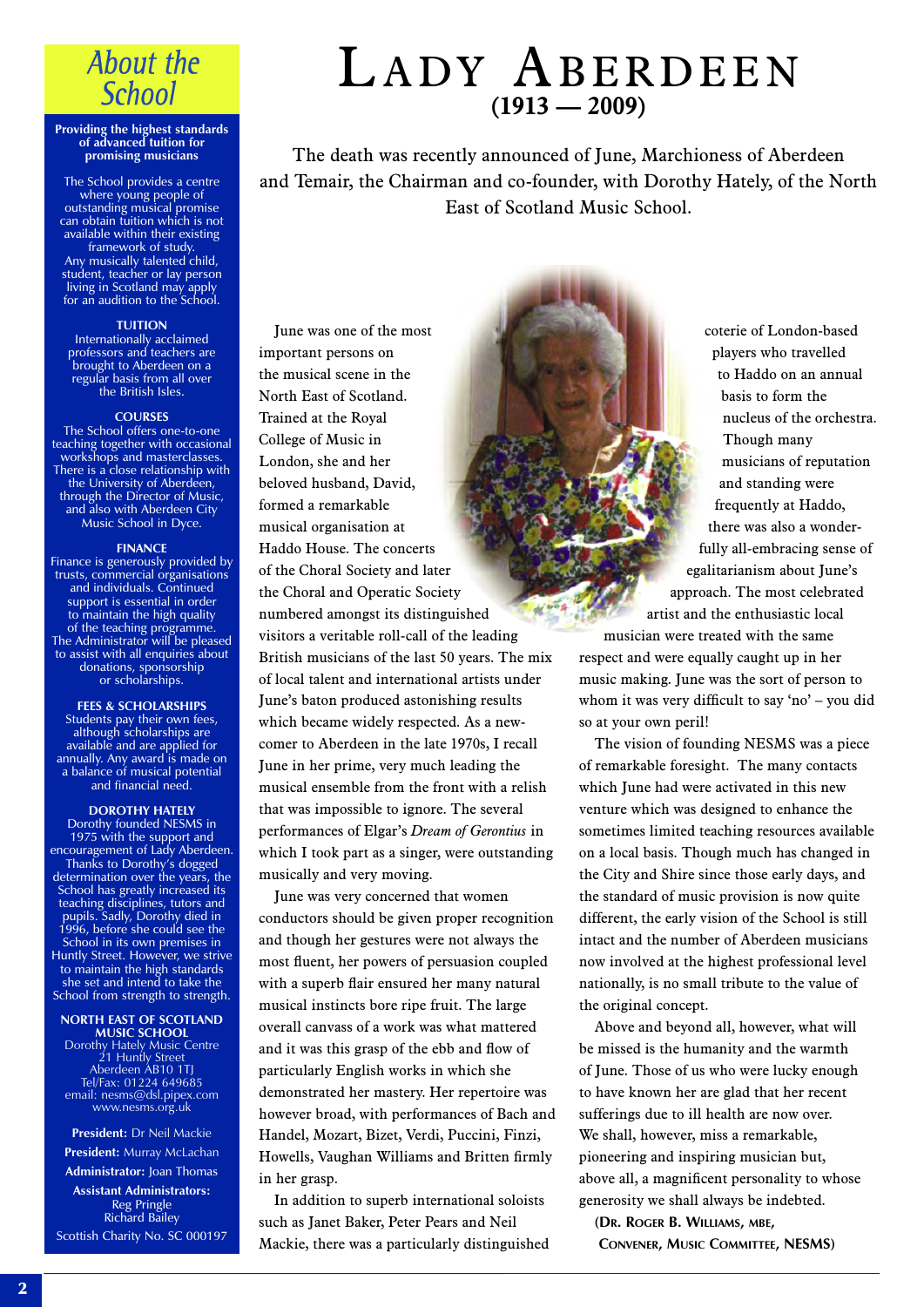### **THE NORTH EAST OF SCOTLAND MUSIC SCHOOL MUSIC AT MIDSUMMER**

Glen Tanar Ballroom, itself a gloriously cinematic venue, lies at the heart of one of Deeside's most spectacularly beautiful estates. This was the lavish backdrop for Music at Midsummer starring three of the many fine musical talents that NESMS can offer. The young French horn virtuoso Joe Boyd set a formidable standard for the two other musicians to match with his performance of *Nocturno* by Franz Strauss (1822 – 1905) the father of Richard Strauss. The treacherous leaps it presents to a notoriously temperamental instrument, especially so in the quiet, laidback introduction, were no problem for this young player.

Joe was back to close the first half of the performance with the final movement of a Mozart *Horn Concerto* which he played with a wonderfully relaxed sense of style. Joe also brought the official programme to a close with an equally accomplished performance of a *Romanza* and *Scherzo* for horn and piano by Jan Koetsier (1911–2006). Born in Amsterdam, Koetsier spent much of his musical life in Munich and specialised in music for brass. Here was a young player with a perfect mastery of his instrument and a mature understanding of the music.

Friday's concert was probably the last that will be given by Colin Brockie as a NESMS student. In the first half of the concert his two Mozart *Concert Arias* along with the aria from Verdi's opera *Don Carlos* demonstrated Colin's mastery of the growing power and projection in the lowest registers of his voice. His growing talent for colourful dramatic delivery was equally striking. In the second half of the concert he dedicated his first three songs to the memory of June Gordon, Lady Aberdeen.

Britten was just one of the twentieth century English composers who were close friends of June Gordon as was Vaughan Williams. Colin Brockie chose Britten's fine



*The ties have it! Pictured with their colourful neck gear at the Music at Midsummer concert at Glen Tannar are (left to right) Richard Bailey, Joe Boyd, Colin Brockie and Drew Tulloch.*

*Songs*.

*Silent noon* and *Love bade me welcome.* These were beautifully sung by Colin before he completed his solo contribution with Copland's setting of *At the River*, one of the Old *American*

Pianist Richard Bailey was our third performer and once again here was firm evidence of a young musician whose playing is progressing by leaps and bounds. His performance of Chopin's *Scherzo in b flat minor, Op 31* combined remarkable

*Continues on page 4*

arrangement of *Down by the Salley Gardens* as the first part of his tribute. Here his beautifully transparent upper register was to the fore and this setting in which the piano part adds so much emotional commentary to the simple melody for voice gives me a chance to add my appreciation of the splendid contribution to the concert provided by our superb accompanist Drew Tulloch.

To follow Britten's folksong arrangement we heard two songs by Vaughan Williams,

# **Auction Lunch**

The *Keynotes* auction lunch, scheduled for 1st November 2009 at the Marcliffe Hotel and Spa in Aberdeen, will have

a new auctioneer for the first time since it started in 2001. Replacing auction lunch stalwart, Peter Mitchell, will be Aberdonian Doug Duthie who, in his own words: "Is a native of Aberdeen where he was educated to swimming certificate level!" He is well known around the city as a charity auctioneer and afterdinner speaker.

Gordon Mitchell, chair of the auction lunch committee, reports that there are a wide variety of interesting lots coming in. "We are very excited with our catalogue of lots which now includes one of Rosie Long's famous 3D papier-mâché cats, made from recycled materials. Rosie is the mother of pianist Joseph Long and her work is inspired by cats through which she explores colour, texture, character and movement with an added humorous quirk," Gordon says.

"We will also have a framed piece of work donated by the artist Frank Boag and for the more adventurous, we have a one-hour trip for four people around the spectacular coast near Stonehaven on a 24ft rigid inflatable, courtesy of the Stonehaven Maritime Rescue Institute.

"These are in addition to the lot described in the last issue of Keynotes – the full day's exclusive use of the Balmoral Estate golf course. The nine-hole course is part of the Queen's Balmoral Estate and is only rarely available for corporate events.

"I'm confident that this year's event will be one of the best yet."

### **Tutors at** the School

| as at September 2009 |                                                       |  |
|----------------------|-------------------------------------------------------|--|
|                      | <b>STRINGS</b>                                        |  |
| Violin               | Gillian Findlay                                       |  |
| Viola                | <b>Michael Beeston</b>                                |  |
| Cello                | James Halsey                                          |  |
| <b>Double Bass</b>   | David Inglis                                          |  |
|                      | <b>WOODWIND</b>                                       |  |
| Flute                | David Nicholson                                       |  |
| Flute                | Catherine O'Rourke                                    |  |
| Oboe                 | Joe Houghton                                          |  |
| Clarinet             | <b>Alison Waller</b>                                  |  |
| <b>Bassoon</b>       | Lesley Wilson                                         |  |
|                      | <b>BRASS</b>                                          |  |
| <b>Trumpet</b>       | John Gracie                                           |  |
| Horn                 | Lizzie Davis                                          |  |
| <b>PIANO</b>         |                                                       |  |
| Nigel Clayton        | Joseph Long                                           |  |
|                      | <b>SCOTTISH FIDDLE</b>                                |  |
|                      | <b>Paul Anderson</b>                                  |  |
|                      | <b>SINGING</b>                                        |  |
|                      | Raimund Herincx Alan Watt                             |  |
|                      | Ruth Black Alison McDonald                            |  |
|                      | Jean Webster                                          |  |
|                      | <b>STAGECRAFT &amp; PERFORMANCE</b><br>Donald Maxwell |  |

**ORGAN** Dr Roger B. Williams Donald Hawksworth

### **Forthcoming** events

**CHRIS BAXTER PIANO CONCERT Sunday 20th September, at 2.30pm at NESMS** A delightful afternoon of piano music, with afternoon tea to follow. Tickets are £6 each and Chris has offered to donate the proceeds to the school's Scholarship Fund. This will be a ticket only event, so book early.

**QUEEN'S CROSS CHURCH: Sunday 4th October at 6.30pm** The concert will be given by Derek Buchan, piano, and will include pieces by Haydn, Schubert and Chopin. Tickets are available at the door on the night, and refreshments are served after the concert.

**COME AND SING ALONG! Saturday 10th October, at Queen's Cross Church** Come and sing excerpts from Messiah and Elijah, in aid of Voices for Hospices. Rehearsal at 2–5pm with performance at 7.30pm

The soloists are Gillian Jack and Colin Brockie.

**Sound Contemporary Music Festival Sunday 8th November, at 3.00pm at NESMS**

Another piano recital with Donald Hawksworth. This is always a very popular afternoon, and is a ticket only event. Please be in touch with the office to book your seat. The sound brochure is enclosed.

**Cowdray Hall Lunchbreak Concert Thursday 10th December, 12.45pm** Derek Buchan, piano, will be our main performer. This concert series is always well attended so come along early to be sure of a seat.